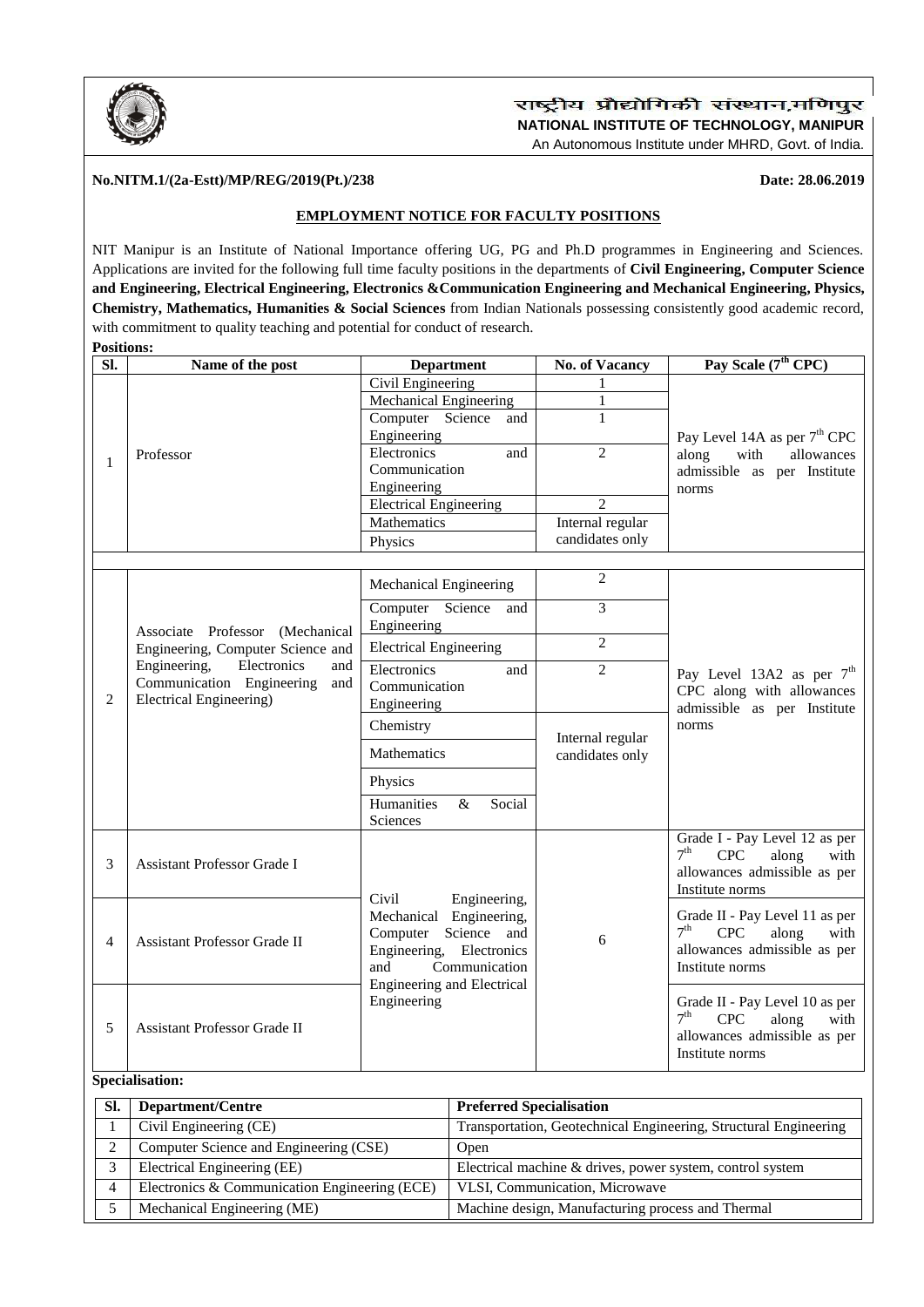#### **Essential Qualification:**

(i) For detailed eligibility criteria and required credit points of the below mentioned posts, kindly refer to the **Gazette of India and MHRD, Govt. of India Notifications enclosed at the Annexure A &B**.)

(ii) Detailed information about qualification, experience and other terms & conditions along with Application Form may be downloaded from www.nitmanipur.ac.in.

Reservation shall be as per Government of India norms.

**NOTE:**

- 1) The Candidates who have already applied in response to previous advertisement no. NITM.1/(2a-Estt)/MP/REG/2017/1067 dated 15.12.2017 andNITM.1/(2a-Estt)/MP/REG/2019/1149 dated 06.02.2019 are informed to submit updated application, enhanced qualifications/credit points etc. along with self-attested documents, as per the Recruitment rules issued by MHRD letter F.No. 33-9/2011-TS.III dated 16<sup>th</sup> April, 2019. However, such candidates are exempted from payment of prescribed fees.
- 2) Separate application must be submitted for each post/department.
- 3) Incomplete application will be rejected.
- 4) False data in credit points in the application form etc. will result in rejection of candidature.
- 5) Internal faculty can apply for next higher post irrespective of the vacancy if he/she is eligible.
- 6) Any addendum/corrigendum and related notifications will be published on the Institute website: www.nitmanipur.ac.in only. Applicants are advised to regularly check the Institute website for any update/notification.

**DIRECTOR NIT Manipur**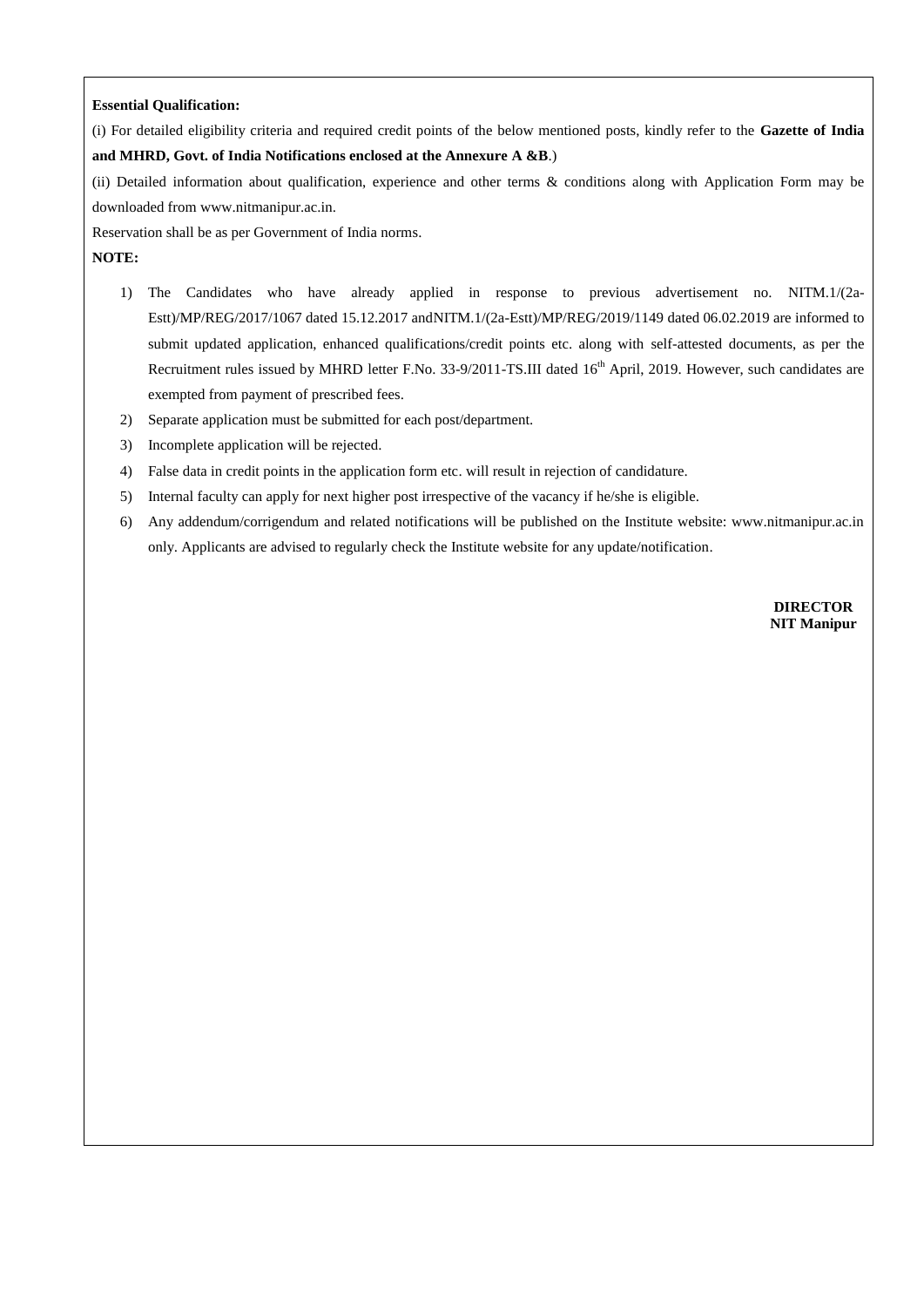#### **HOW TO APPLY**

1. The application form along with one latest passport size photograph duly pasted in the space prescribed in the application form and signed across on it (the stapled photograph will not be accepted) and self-attested copies of the certificates of educational qualifications, date of birth, experience, caste certificate, identity proof (Election I-Card/UID Aadhar/PAN etc.), check list etc.must be submitted to the following address:

## **The Director National Institute of Technology Manipur Langol, Imphal - 795004 Manipur**

2. Crucial date of fixing eligibility criteria, upper age limit, etc. shall be the last date of receipt of application.

3. All applications must be accompanied by non-refundable processing fee of Rs. 1000/- (except SC/ST/PWD and Women candidate) payable directly to Bank of Baroda A/C No.- 60330100000143, IFSC code – BARB0NITMAN, MICR Code - 795012007 of Director NIT Manipur IRG.

**Note:** Transaction slip for the application fee deposited must be enclosed along with the Application form.

4. **The application duly filled in all respects along with self-attested copies of certificates proving educational qualification and experience certificates may be submitted and should reach the Director, NIT Manipur, Langol Campus, Imphal West - 795004, Manipur on or before 9 th August, 2019 upto 4:00 P.M., by Hand post/ Speed Post/ Registered Post mentioning on the cover "Application for the post of ......................................................., in the Department of ......................................................................."**

5.Application received after due date will not be entertained and will be summarily rejected at any cost.

6. Only candidate with Orthopedically Handicapped (PWD) may apply and PWD Certificate issued by the Competent Authority will be accepted, if not attached, application will be straight way rejected.

## 7. **PERIOD OF PROBATION**: One year

## **GENERAL INSTRUCTIONS TO THE CANDIDATES:**

1. The Candidates who have already applied in response to previous advertisement no. NITM.1/(2a-Estt)/MP/REG/2017/1067 dated 15.12.2017 and NITM.1/(2a-Estt)/MP/REG/2019/1149 dated 06.02.2019 are informed to submit updated application, enhanced qualifications/credit points etc. along with self-attested documents, as per the Recruitment rules finalized by the council of NITSER / letter issued by MHRD F. No. 33-  $9/2011$ -TS.III dated  $16<sup>th</sup>$  April, 2019. However, such candidates are exempted from payment of prescribed fees.

2. A regular Assistant Professor with AGP of ₹6000/- if selected to Assistant Professor with AGP of ₹7000/- shall be designated as Assistant Professor without appending 'on Contract'.

3. The Institute shall retain complete applications for non-shortlisted candidates only for Three months.

4. Candidates who wish to apply for more than one post should apply separately for each post in the prescribed manner.

5. As per the resolution of NIT Council to maintain the National character of NIT's, the Institute shall strive to fill fifty percent (50%) of the vacancies from outside the state.

6. Candidates shall indicate three references of eminent persons in the field/profession who may be contacted by the Institute for their recommendations.

7. The number of vacancies indicated in the notification is tentative. The NIT Manipur reserves the right to increase or decrease the number of advertised posts to be filled at the time of selection process. Further, the NIT Manipur also reserves the right NOT to fill any of the post advertised.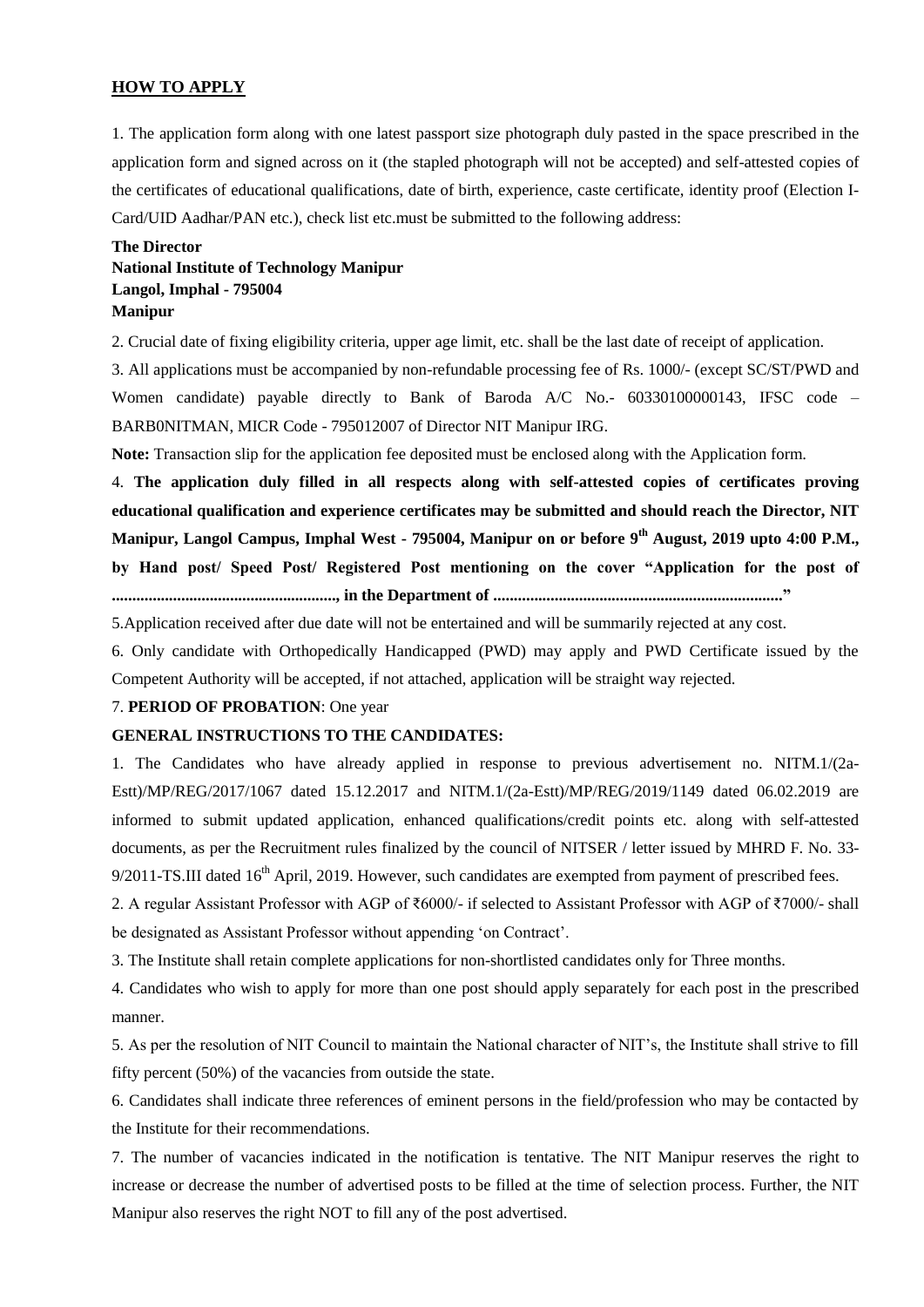8. The Institute reserves the right to restrict the number of candidates to be called for interview to a reasonable limit on the basis of qualifications and experience higher than the minimum prescribed in the advertisement and other academic achievements.

9. The Institute reserves the right to screen and call only those candidates who are foundPrima-facie suitable for being considered by the Selection Committee. Thus, just mere fulfilling the prescribed conditions would not entitle the candidates to be called for presentation and interview.

10. All qualifications, experience and preferred age limit will be considered as on the last date of receiving of applications.

11. The shortlisted candidates may be required to appear for presentation/seminar before the selection committee.

12. Candidates serving in Govt./Semi Govt./PSUs/Universities/Educational Institutions are required to forward the application form from their respective employer. However, they may submit an advanced copy of the application form, the No Objection Certificate (NOC) should be produced at the time of presentation/interview, if shortlisted.

13. Relevant Caste/Category certificates are required to be submitted at the time of submission of application and at the time of presentation/interview, if short listed. No other certificate will be accepted as a sufficient proof.

14. Original documents with one set of self-attested copies and four passport size recent photographs of the candidate will have to be produced at the time of interview for verification (if shortlisted).

15. The applicants are required to visit the Institute website regularly. The names of shortlisted candidates for further participation in the selection process shall be displayed on Institute website.

16. No correspondence whatsoever will be entertained from candidates regarding reason for not being called for interview/outcome of interview.

17. The candidate is responsible for the correctness and authenticity of the information provided in the application. If it is found at a later date that any information given in the application is incorrect/false, the candidature/appointment is liable to be cancelled / terminated.

18. Candidates must provide the proof for SCI/SCIE/SCOPUS for the journals where their publications are made otherwise they will not be considered.

19. Personal appearance is required during the interview.

20. Grammatical errors/Spelling mistakes, if any, may be avoided.

21. No TA/DA will be paid for attending the presentation and interview.

#### **DOCUMENTS /CERTIFICATES:**

1) Self-attested copies of degree certificates along with mark statements of graduate, post-graduate, doctorate level programs as proof of educational qualification claimed. In the absence of degree certificate, provisional certificate along with mark sheets will be accepted.

2) Self-attested copies of certificate(s) for the entire experience claimed, clearly mentioning the duration of employment (date, month and year) indicating the basic pay and consolidated pay. The certificate(s) should also mention the nature of duties performed/experience obtained in the post(s) with duration(s). Experience certificate should be relevant to the post.

3) The Following Original Documents, Certificates are to be produced along with self-attested copies at the time of Interview, including other items as specified on the Institute website for candidates called for Interview, failing which the candidate would not be allowed to appear in the Interview:

(i) Matriculation/ 10th Standard or equivalent certificate indicating date of birth issued by Central/ State Board indicating date of Birth in support of their claim of age. Where date of birth is not available in certificate/ mark